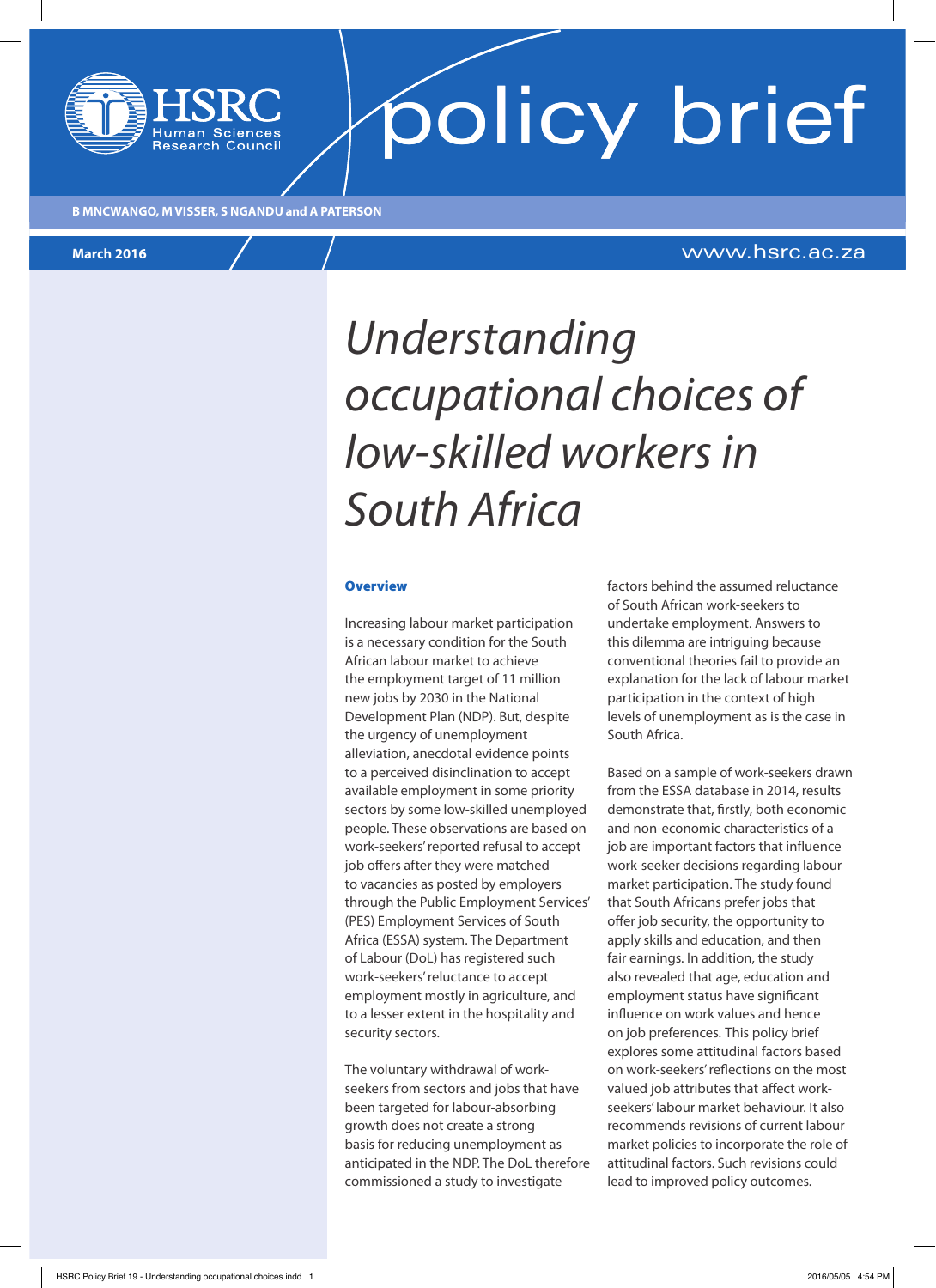#### Introduction

Increasing labour market participation is a necessary condition for achieving the target set in the NDP of creating 11 million jobs by 2030.<sup>1</sup> Growing anecdotal evidence that unemployed people are refusing employment in priority sectors, including agriculture, is thus a concern. For instance, the DoL recorded a total of 600 259 workseekers on the ESSA database in the financial year 2012/13, yet only 16 171 registered work-seekers were placed in jobs during this period. Why are there such low placement rates, and why does there seem to be voluntary withdrawal of work-seekers from the very sectors and jobs that require low-level skills and hence have been targeted for labourabsorbing growth?

Conventional theories fail to provide an explanation for the paradox of an apparent withdrawal from labour market participation in a context of high unemployment. The DoL thus commissioned a study to investigate the factors behind the perceived reluctance of work-seekers to undertake employment in selected sectors. The approach was to focus research attention on the investigation of work values,<sup>2</sup> which serve as points of reference to assess job conditions. Examining the employment orientations and values of unemployed work-seekers and of those in employment in these low-skill sectors provides evidence to interpret job choices and attitudes to work.

This policy brief first sets out current labour market trends in the low-skills sectors of security, agriculture and hospitality. It then presents two key

findings from an attitudinal survey of work-seekers, which point to the benefits of studying work values and preferences. Understanding how work values are potential pull or push factors for labour market participation can inform the efficacy of national labour market policies. The brief makes several policy recommendations based on the study findings.

#### Study summary

A survey was conducted to explore attitudinal factors that influence decisions to participate in the labour market. Study findings are based on 2 934 responses from work-seekers registered on the ESSA database in 2014.

### *The labour market context in low-skills sectors*

To contextualise the willingness of low-skilled work-seekers to accept employment offers in certain sectors of the economy, it is critical to understand some of the trends that are shaping the labour market:

- *Increase in non-standard forms of employment*. This represents a move away from permanent or full-time employment. Approximately 6% of South Africa's total employment is atypical, or non-standard.<sup>3</sup> This trend has been associated with violations and degradation of labour standards.
- Growth of 'bad jobs'.<sup>4</sup> 'Bad jobs' are largely characterised by non-standard employment arrangements, where employment is less secure and therefore retention of workers is

low and job turnover is high.<sup>5</sup> Over the past decade, South Africa has experienced a rapid growth of such jobs paying low wages and offering few benefits, limited long-term security and few opportunities for advancement, particularly in the sectors of concern.

- *Sluggish labour market compliance*. Although government has introduced substantial labour policy reforms to ensure labour market inclusion, the implementation and monitoring of compliance with basic conditions of employment has been a challenge in sectors such as agriculture and security.
- *An increase in the number of 'working*  poor'.<sup>6</sup> There is an expanding group of people who are employed but nonetheless live in poverty as a consequence of insufficient or inadequately remunerated work.<sup>7</sup>
- *An increase in the number of discouraged work-seekers*. 8 The total number of discouraged work-seekers has increased significantly, from 1.2 million in 2008 to 2.4 million in 2015.9 Discouraged work-seekers are particularly vulnerable as they tend to be youth, or those with low skills or low levels of education, or black African.10

In so far as these characteristics influence labour market participation of

- 8 Discouraged work-seekers are a subset of the not-economically-active; they are persons who wanted to work, were available to work but did not try to find a job or start a business in the reference period either because no jobs were available in the area, they were unable to find jobs requiring their skills or they lost hope of finding any kind of job.
- 9 Statistics South Africa (2015).
- 10 Altman (2006).

<sup>1</sup> National Planning Commission (2013).

<sup>2</sup> 'Work values are beliefs pertaining to desirable end-states (e.g. high pay) or behavior (e.g. working with people)…; they refer to what a person wants out of work in general, rather than to the narrowly defined outcomes of particular jobs' (Ross et al. 1999: 54).

<sup>3</sup> DoL (2015).

<sup>4</sup> 'Bad jobs' as described by Kalleberg et al. (2000), Acemoglu (2001) and Atkinson and Williams (2003) are related to low-skill or low-wage jobs. They are commonly found in the secondary segment of the labour market (see Doeringer & Piore 1971) and offer very limited opportunities for career development and job security, as well as minimal variety and autonomy (Anderson & Bevan 2004).

<sup>5</sup> Atkinson and Williams (2003). This has been linked to very low union presence.

<sup>6</sup> 'Working poor' people are working people whose income falls below a given poverty line.

<sup>7</sup> Lestrade-Jefferis (2002). See also Finn (2015).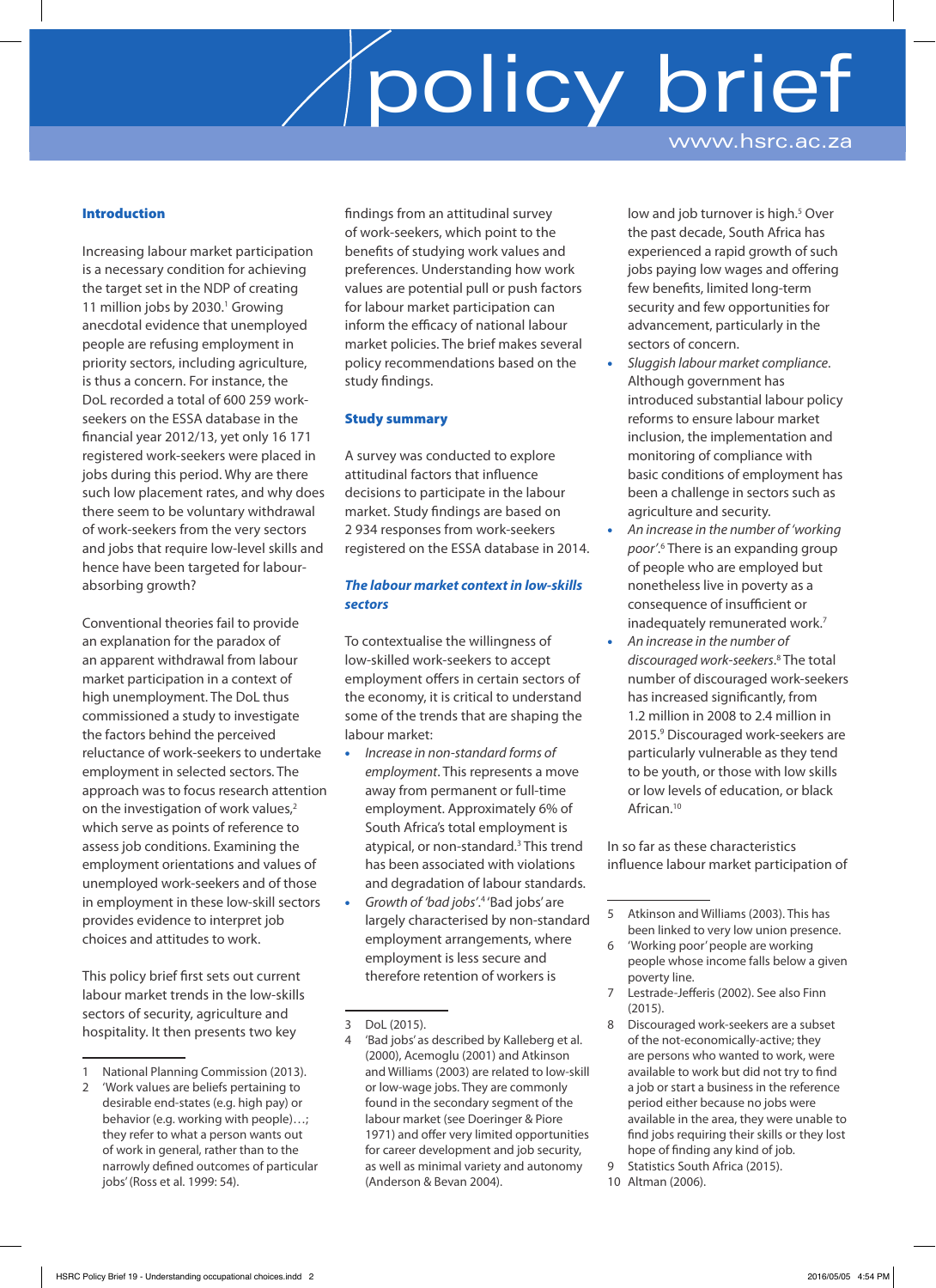low-skilled work-seekers, employment outcomes are thus not entirely defined by macro-level economic factors. At the micro level, conditions of employment are shaped by the practices of particular employers as well, especially with respect to low-skill jobs. This gives rise to what has been referred to as 'precarious jobs'.

### Evidence from a survey of workseeker values and attitudes

This section focuses on two interrelated sets of findings, presenting the evidence and drawing out implications from each trend: the most-valued job attributes, and the way in which diverse socioeconomic and demographic characteristics shape work-seeker values.

### *1. What do work-seekers value most in a job?*

*Main finding*: Work-seekers pursue employment that provides job security and the opportunity to utilise skills or education. A disjuncture between what work-seekers deem important in a job and what the current labour market offers is thus evident in many low-skill jobs.

• *Job security*: The benefits of secure full-time employment are well documented, such as better income and clearly defined opportunities for advancement.<sup>11</sup> The fact that job opportunities on offer do not meet these conditions may explain the reluctance of some work-seekers to accept employment that does not meet of the conditions of what constitutes 'good work'. Findings from the study show that of the work-seekers who were currently unemployed but had worked in the past and had been in atypical jobs, 39% had lost their jobs because a contract ended.

• *Job characteristics*: The findings also show that a significant proportion of respondents also perceived intrinsic and non-wage characteristics of a job as equally important: there is a desire for interesting work, a concern about the type of work offered, and concerns over working times and distance to the job (see Figure 1). This suggests that low-skilled South African work-seekers are not only concerned about financial rewards, but are also apprehensive about the overall quality of work. The high value placed on non-wage job characteristics adds a new perspective to our understanding of factors that might influence the extent to which work-seekers are willing to accept jobs in sectors that do not offer these conditions.

**Figure 1:** What work-seekers are looking for in a job

## *2. How are job preferences related to work-seekers' socioeconomic characteristics?*

*Main finding*: The findings seem to suggest that work-seekers have varying needs and expectations as influenced by personal socioeconomic and demographic characteristics, which have a bearing on job choices and preferences. These expectations and attitudes need to be considered in designing labour market interventions and policies to improve labour market outcomes by attracting the unemployed to the labour market.

*Evidence*: The analysis revealed that the value individuals place on different job attributes varies according to factors related to their socioeconomic and demographic characteristics. Perceptions are thus distributed unevenly across different segments within the population, with distinct age, educational levels, employment status and other significant indicators (see Figure 2).

- *Employment status*: Whether a workseeker had found a job or not<sup>12</sup> had significant effect on which aspect of a job was perceived as a priority. Workseekers who had found jobs were the least likely to place emphasis on job security. Rather, they prioritised the actual characteristics of a job as important, such as the kind of job and how exciting it is, as well as the commuting distance. In contrast, unemployed work-seekers were more likely to regard the distance to work as an 'unimportant' factor.
- *Skills and education*: Low-skilled work-seekers<sup>13</sup> were significantly concerned about working hours, distance to the job and earnings. They were significantly less concerned about the opportunity to apply their set of skills or education,

<sup>94</sup>  $\alpha$ 91 86 80 79 75 2 2 4 3 4 3 3 4 7 10 16 17 21 Opportunity to use skills or education Job security Earnings Interesting work Type of work Working times Distance to the job 0 20 40 60 80 100 **Important** Neither nor Unimportant

<sup>12</sup> Some individuals still registered as workseekers on the ESSA system had already found some form of employment.

<sup>13</sup> Those with education levels lower than matric.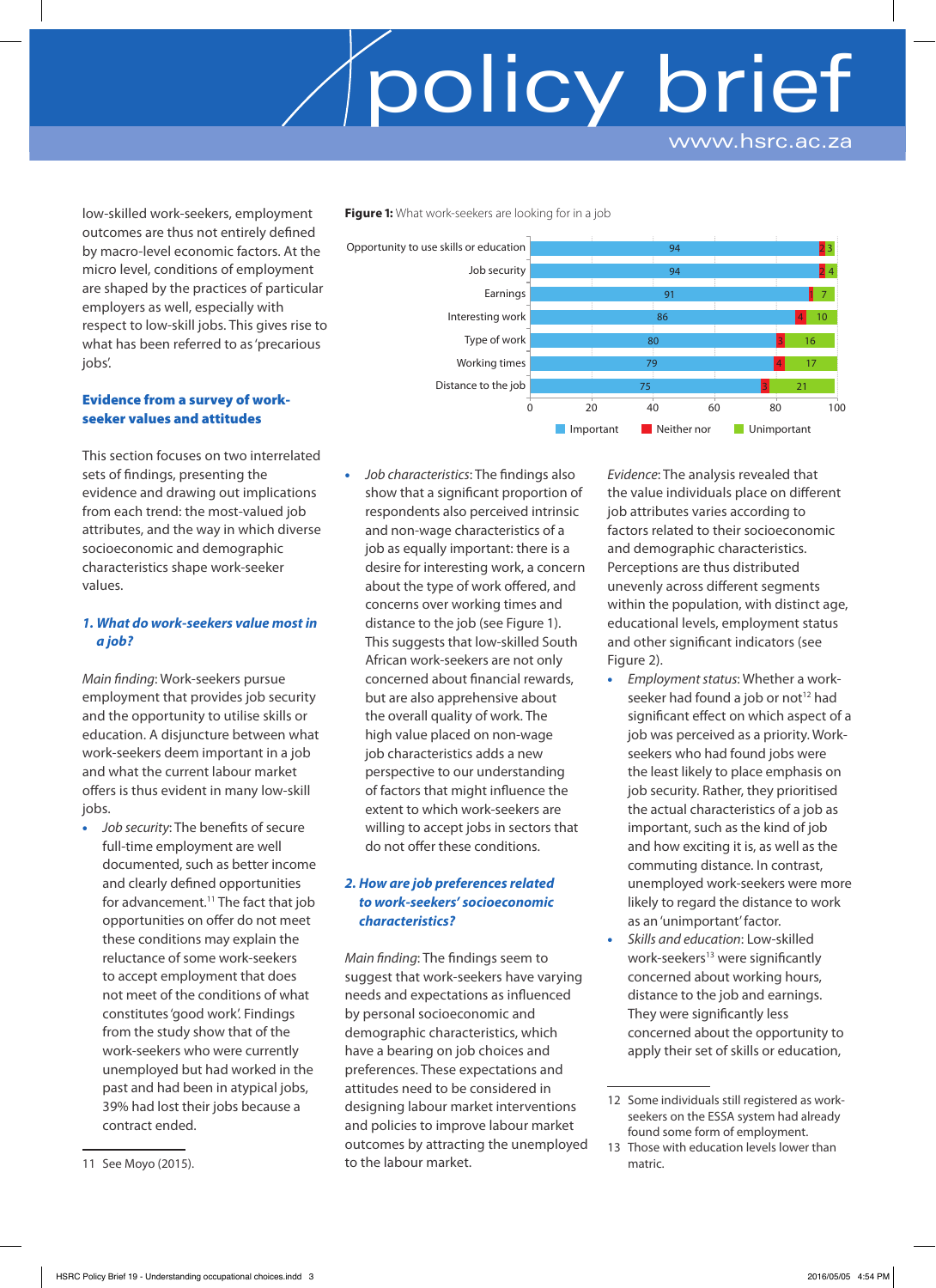**Figure 2:** Job characteristics by national averages and work-seeker characteristics











job security or whether the job is interesting or not. In contrast, these job attributes mattered to highly skilled work-seekers.<sup>14</sup> who were most concerned about job security, type of work, the opportunity to apply skills and interesting work.

• *Age*: Work-seekers 45 years of age and above placed most importance on the distance to a job, expressing a clear unwillingness to travel long distances or to relocate. Younger

cohorts prioritised the opportunity to use skills or education, as well as working times.

 $35-44$  years

25–34 years

 $35-44$  years<br>45 and above

50  $60$ 70 80  $\alpha$ None or below Grade 3<br>Mhite 100

**Type of work**

Opportunity to use one's skills and education

White

Currently unemployed<br>
Currently employed 45 and above

Male Female African Coloured Indian

National

 $\overline{50}$ 6a 70 80 90 White <sup>100</sup>

None or below Grade 3

**Opportunity to use one's skills**

- *Gender*: More men than women preferred interesting jobs; women attached more importance to employment that offered job security. Considering the over-representation of women among South Africa's unemployed, women's desire for jobs that offer steady employment is not surprising.
- *Race*: White respondents were less likely to place emphasis on the type of work compared to black Africans. This might be explained by the fact that black Africans are far more likely to be found in precarious employment, characterised by lower levels of earning and the risk of becoming part of the working poor.

These findings point to the need to pay specific attention to the diverse preferences of distinct segments of the population, to better inform how we

can encourage groups with specific experiences to participate in the labour market. Firstly, findings demonstrate that job attitudes are not stable, but change with age and labour market position. For instance, job security ceases to be a priority for those who have found employment. Secondly, findings point to gender differences in preferences for job attributes, with more males than females assigning priority to stimulating and challenging jobs. Women are more likely to desire jobs that offer employment security.

Working times (day/night shifts) are important in a job

### **Conclusions**

National

Work-seekers value jobs that afford them an opportunity to use their skills and that offer job security and fair earnings, characteristics that are generally not found in portions of the security, agriculture and hospitality sectors. This suggests that the final choice to apply for a job or to accept a job offer is ultimately determined by



<sup>14</sup> Those with education levels higher than matric.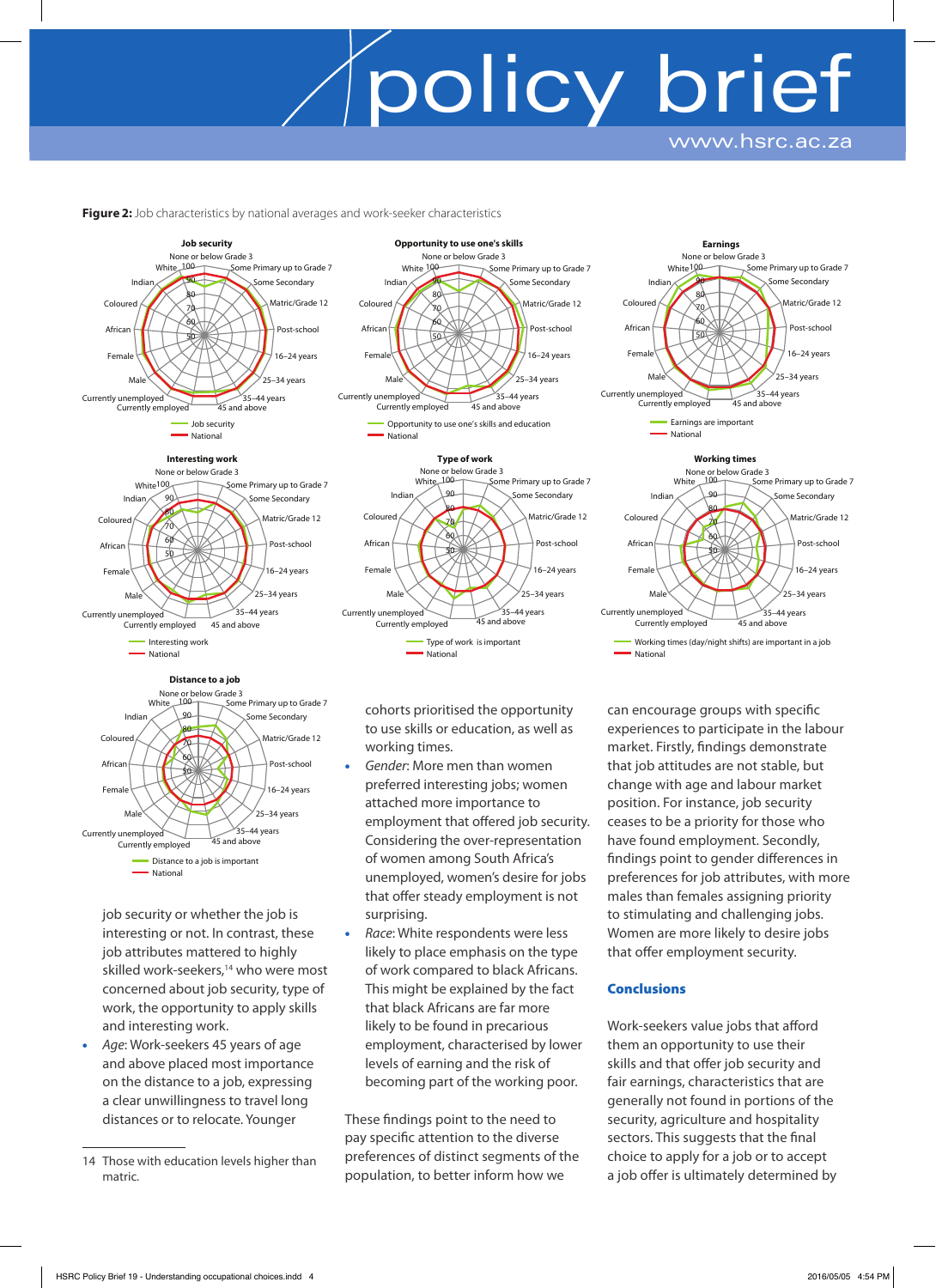the weight assigned to each condition by the work-seeker. In a labour market context where 'bad jobs' are increasingly becoming a frequent reality, particularly in the aforementioned three sectors, there is a clear disjuncture between what work-seekers want and the jobs that are being offered. This mismatch likely explains persistent unemployment among low-skilled individuals, and the apparent refusal to accept jobs.

Distinct variations in job preferences by age, gender, and skills or education underscore the point that workseekers are not a homogeneous group. Their distinct needs, preferences and expectations are shaped by familial, geographic and individual circumstances. Wider recognition of the complexity and range of job expectations improves our understanding of apparent paradoxes in the labour market, and can thus inform policy interventions to improve labour market participation.

### Policy recommendations

### *1. Strengthen enforcement of labour legislation to ensure compliance in at-risk sectors.*

One of the aims of the Basic Conditions of Employment Act (No. 75 of 1997) and the Labour Relations Act (No. 66 of 1995) is to protect vulnerable workers below a certain income threshold by extending a number of provisions that must be adhered to by employers. The DoL needs to step up efforts to ensure compliance. This includes encouraging employers to offer workers the basic conditions of employment as stipulated in the Act, while designing better strategies around enforcing compliance. Increased compliance with existing legislation and perceived favourable working conditions will help attract the low-skilled unemployed into the labour market.

#### *2. Improve substantive working conditions of low-skill jobs.*

The DoL needs to forge closer links with employers so that it can play its part at an enterprise level. Employers need to aim to create favourable workplaces that offer jobs characterised by features such as secure employment, as well as opportunities for career progression, particularly for low-skilled workers. Such non-wage characteristics of work have the potential to influence work-seekers' decisions to accept or reject work offers.

## *3. Raise awareness and educate the public about alternative low-skill jobs in at-risk sectors, as well as the benefits of accepting these jobs.*

The DoL should work to overcome the reality and perceptions of 'bad jobs' and heighten work-seekers' motivation to consider available jobs. These attitudes, which lie behind the stigma associated with low-skill work, are often related to lack of job security and career advancement, and low wages. Career counselling should be offered to work-seekers to enable them to make informed choices based on what is possible in the light of available job opportunities and work-seekers' skills and aspirations. The Public Employment Services (PES) should be at the forefront of such initiatives and campaigns. Information about job types and career paths could be packaged as part of the career guidance services offered through ESSA.

### *4. Strengthen and support the ESSA system by ensuring timely and updated information about workseekers and job opportunities.*

Delays in registration of work-seekers can render unsuccessful the efforts to match work-seekers with appropriate employment.

### *5. Measure progress towards decent work.*

There is a pressing need to understand progress towards adherence to the provisions in the Basic Conditions of Employment Act and the Labour Relations Act through improved ongoing monitoring systems. This will require the collection of data – for example, both Statistics South Africa and the DoL should find ways of including a module in the Quarterly Labour Force Survey that explores this issue from an employee perspective.

### *6. Consider further research in specific areas.*

Comprehensive studies tracking and monitoring public perceptions towards different occupations and sectors will enhance our understanding of the labour market behaviour of South Africans. Moreover, research on the profile, perceptions and preferences of people employed in at-risk sectors will enable the DoL to investigate the phenomenon from another angle and will shed light on the attributes, attitudes and preferences of people already employed in these at-risk sectors.

### References

- Acemoglu D (2001) Good jobs versus bad jobs. *Journal of Labor Economics* 19(1): 1–21
- Altman M (2006) Low skills work in South Africa. Paper presented to IZA/World Bank Conference on Employment and Development, Berlin (25–27 May)
- Anderson E & Bevan S (2004) *Constrained work? Job enrichment and employee engagement in low wage, low skill jobs*. London: Work Foundation
- Atkinson J & Williams M (2003) *Employer perspectives on the recruitment, retention and advancement of lowpay, low-status employees*. Brighton: IES for the Cabinet Office